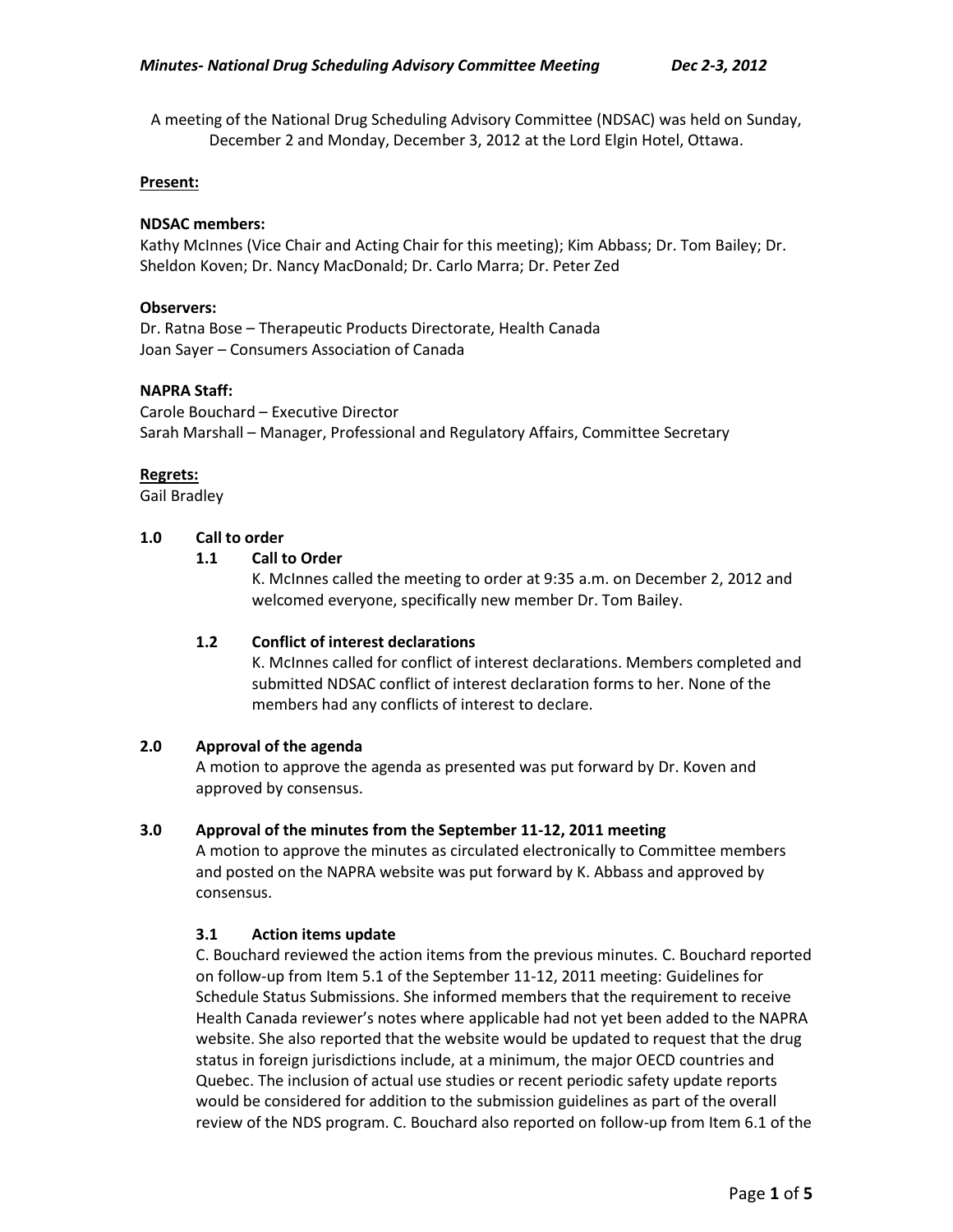### *Minutes- National Drug Scheduling Advisory Committee Meeting Dec 2-3, 2012*

Sept 11-12, 2011 meeting: NAPRA Draft Updated Natural Health Product Policy. She informed the committee that the Board maintained its decision that Natural Health Products (NHPs) are not considered products for scheduling within the National Drug Schedules (NDS). However, as an interim measure, NHPs currently listed on the NDS will be maintained.

# **4.0 Review of NDSAC procedure**

C. Bouchard provided a quick review of NDSAC Bylaws and Rules of Procedure. It was noted that it is important to make sure the NDSAC members are informed of the final decisions on drug scheduling made by the NAPRA Executive Committee. It was noted that the scheduling factors were last reviewed in 2008 and that as experience is gained with the application of these factors, another revision may be triggered in the future. Discussion also took place on the management of confidential material.

# **5.0 New Business**

# **5.1 Request for Schedule III status for Dimeticone 100 cSt Solution, 50% w/w as a topical treatment of scalp hair in case of infestation with head lice (pediculosis capitis)**

The committee reviewed and considered the application for drug scheduling, as well as additional material made available to them via an external drug information service. No requests for interested party status and no comments via the alternate method of participation were received for this review.

At 1:30pm on December 2, 2012, K. McInnes introduced and welcomed a representative from Pediapharm Inc: Mr. Benoit Hébert, Vice President, Business Development and Licensing. Mr. Hébert gave a short presentation to the committee regarding the request for Schedule III status for Dimeticone 100 cSt Solution, 50% w/w, which was followed by a question and answer period.

The committee then discussed the information previously provided to them for review and consideration as well as the information received during the company's presentation and the subsequent question and answer period.

Members noted that the information they reviewed indicated that this drug appeared to be effective and relatively safe, with little or no possibility of the development of resistance. Members discussed the fact that the drug may best be sold in a pharmacy where the pharmacist is available to counsel not only on this drug, but also on all the other aspects of care required for the treatment of head lice. Members discussed the possible volatility of the drug, but noted that product labelling did provide warnings in this regard. Members noted that the product is listed as a medical device in other countries, but R. Bose explained that this drug did not meet the Health Canada definition of a medical device and did meet the Health Canada definition of a drug. It was noted that a warning not to use the drug in children under 2 years of age and in pregnancy or breastfeeding was not included on the outer packaging of the drug. However, warnings not to use the drug in pregnancy and breastfeeding were included in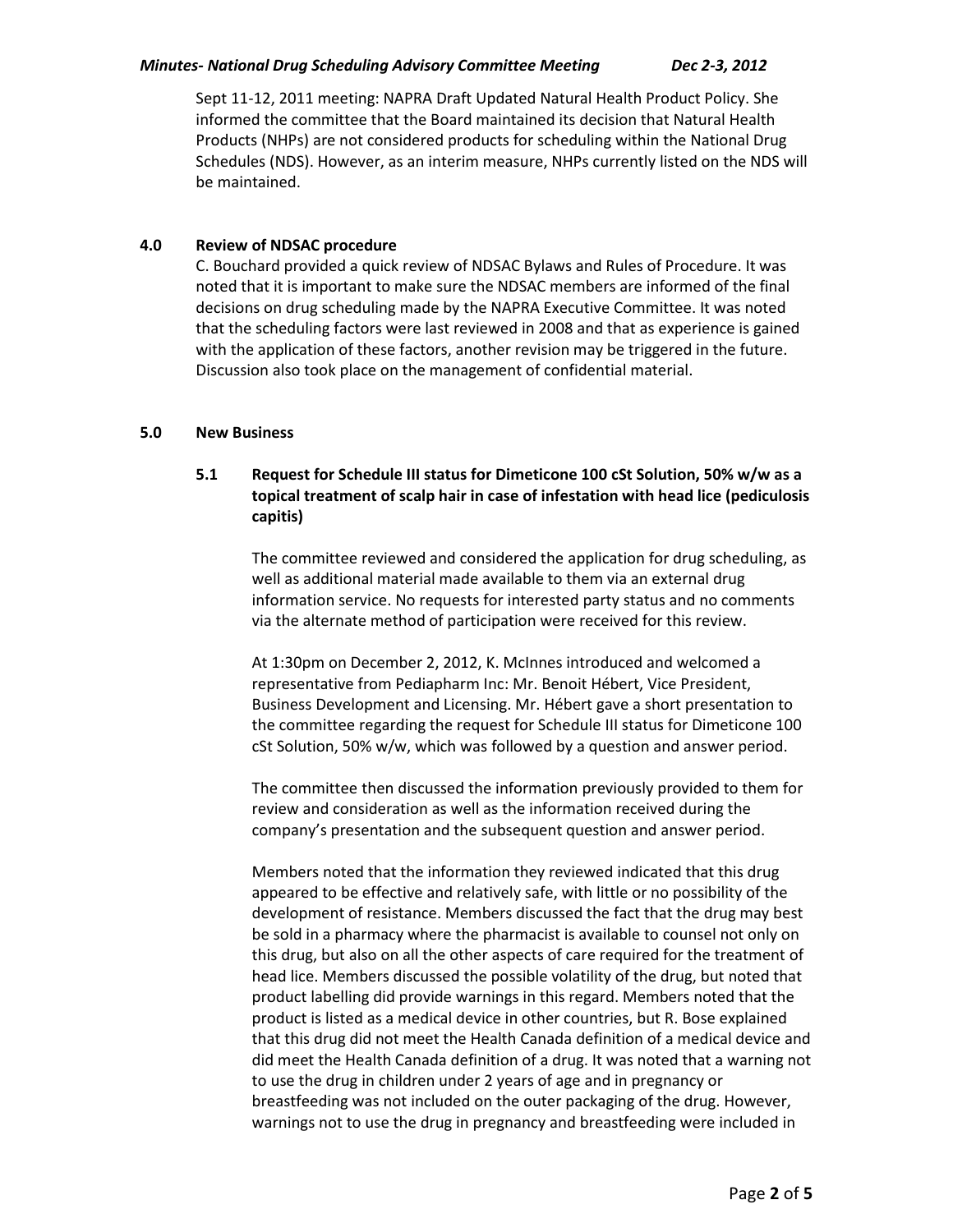#### *Minutes- National Drug Scheduling Advisory Committee Meeting Dec 2-3, 2012*

the package insert and the dosage section on the outer packaging did include instructions for use in children over 2 years of age only. In addition, members noted that the materials reviewed did not show any evidence of serious adverse effects in these subpopulations. The warnings appeared to be based on the absence of data in these subpopulations and not on any specific risks. Members noted that the inclusion of the Health Canada Therapeutic Product Directorate reviewer's report in the application was greatly appreciated and highly valuable. Although drug cost is not under the purview of NDSAC, members did briefly discuss the cost of the drug compared to other available products.

K. McInnes led the group in a review of the applicability of the National Drug Scheduling Factors. The committee agreed that the availability of the pharmacist to provide advice could help patients select the appropriate product, use the product appropriately and deal appropriately with cases of head lice recurrence. It was agreed that the following scheduling factors were applicable to dimeticone 100 cSt solution, 50% w/w as a topical treatment of scalp hair in case of infestation with head lice (pediculosis capitis):

 $\bullet$  #II-10, #III-2, #III-3 and #III-5.

Members agreed that considering the weight of each applicable factor, the schedule that best fit this drug was Schedule III.

*MOTION*: It was moved by Dr. Marra, seconded by Dr. Koven to recommend that:

*Dimeticone 100 cSt solution, 50% w/w as a topical treatment of scalp hair in case of infestation with head lice (pediculosis capitis) be granted Schedule III status.*

**Motion carried**. All members agreed to the above noted motion. This recommendation will be reported to the NAPRA Executive Committee.

Following this decision, there was discussion on the exact wording to be used for the listing of this drug on the NDS.

*MOTION*: It was moved by Dr. Bailey, seconded by Dr Koven that the wording for the listing of this drug on the NDS be shortened as follows: *Dimeticone 100 cSt solution, 50% w/w for topical use in the treatment of head lice.*

**Motion carried**. All members agreed to the above noted motion. This recommendation will be reported to the NAPRA Executive Committee.

# **6.0 Updates**

# **6.1 Health Canada Scientific Advisory Committee on Nonprescriptions Drugs: NAPRA participation**

C. Bouchard provided an update on her participation as a member of the Health Canada Scientific Advisory Committee (HC-SAC) on Nonprescription Drugs. The committee is newly formed and has met on three occasions to discuss such topics as draft changes to Part III of the low dose acetylsalicylic acid (ASA)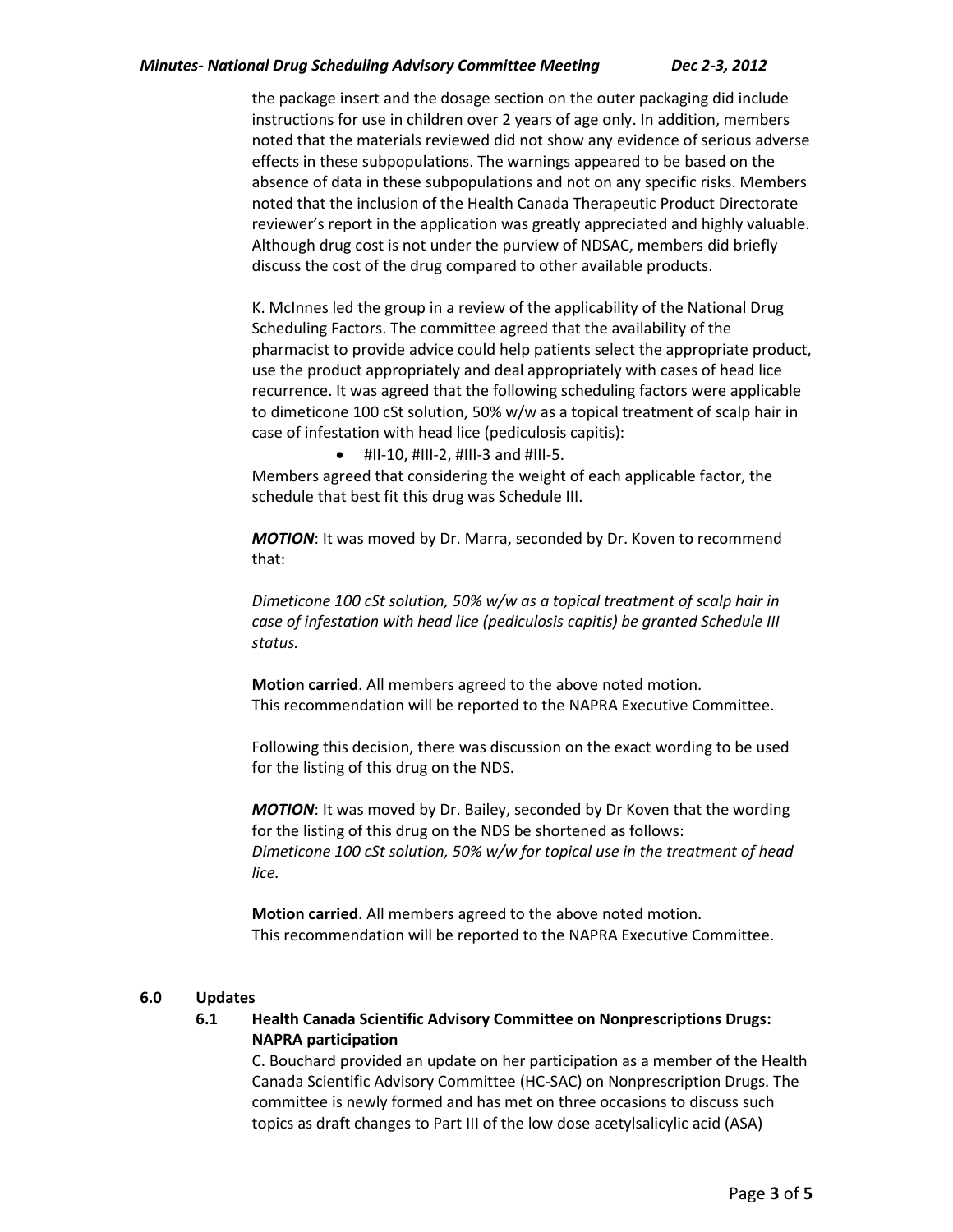product monograph, co-packaging of products in certain acne treatment kits, draft guidance documents on application for drug switches from prescription to non-prescription status and look alike, sound alike drugs. C. Bouchard directed NDSAC members to the Health Canada website where agendas and minutes of the HC-SAC on Nonprescription drugs are posted for more information.

# **6.2 Therapeutic Products Directorate**

Dr. Bose provided an update from the Therapeutic Products Directorate (TPD) of Health Canada. TPD has been working on a number of projects since the last NDSAC meeting. Product labels and monographs for low dose ASA and ibuprofen are being revised to reflect the possible inhibitory effect of ibuprofen on ASA's cardio-protective effects. The labelling standard for non-prescription ASA has been revised, the comment period is over and the final document will soon be released. A new draft guidance document on review of drug names for look-alike/sound-alike attributes is expected to be released for consultation early 2013. Dr. Bose briefly shared information related to the Government of Canada's plan for a simpler and quicker process for making changes to the Canadian list of prescription drugs (Schedule F listing in the *Food and Drug Regulations*). A draft guidance document for applications to switch drugs from prescription to non-prescription status is under development. TPD has also been reviewing the Health Canada's New Drug List (dated 1999) and the revised listing of drugs currently regulated as 'New Drugs' and Notice has just been posted on the HC website. Furthermore, Dr. Bose shared ongoing international initiatives such as Regulatory Cooperation Council (RCC) with the United States Food and Drug Administration (FDA) and Regulatory Cooperation Initiative (RCI) with the Therapeutic Goods Administration (TGA), Australia that relates to nonprescription drug products.

# **7.0 Presentations**

# **7.1 NAPRA Strategic Framework 2012-2015**

C. Bouchard provided members with an overview of NAPRA's strategic framework for 2012-2015.

# **7.2 NDS Review**

C. Bouchard provided members with an update on NAPRA's review of the NDS program. This project to review the NDS program began in 2011. The first phase of the project is complete and next steps are currently underway.

# **8.0 Health Canada presentation on Schedule F changes**

On December 3, 2012, K. McInnes welcomed Mr. David K. Lee, Director, Health Canada Office of Legislative and Regulatory Modernization and Mr. Eric Ormsby, Manager, Health Canada Office of Science. Mr. Lee gave a presentation on the recent changes to the *Food and Drugs Act* to allow for the replacement of Schedule F to the *Food and Drug Regulations* with an administrative list. He reviewed the steps currently underway by Health Canada as well as next steps. A question and answer period with Mr. Lee and Mr. Ormsby followed.